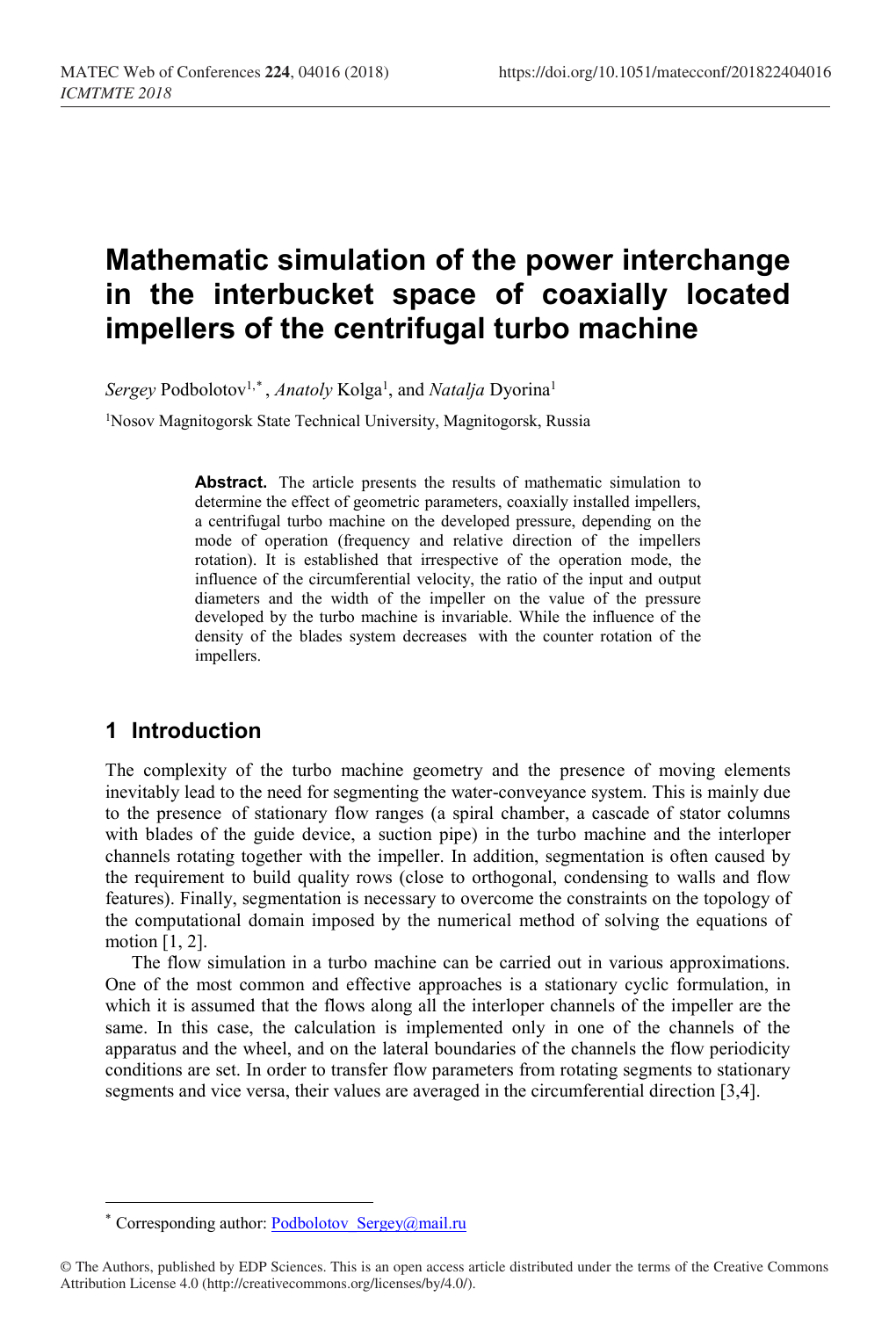#### **2 Methodology**

In order to simplify the understanding of internal processes and reduce the number of members of the mathematical apparatus, the basis of these studies is a two-stage model of a centrifugal turbo machine [5]. The influence of the outer stage on the inner stage is excluded, thus the process of power interchange on the blades of its impellers is not considered [6].

The power interchange between the blades of the turbo machine and the flow of fluid is characterized by the value of the theoretical pressure (head). The value of the latter is found from the well-known Euler equation:

$$
H = \frac{1}{g} (u_2 c_{2u} - u_1 c_{1u}),
$$
\n(1)

where u - tip speed;

 $c<sub>u</sub>$  - whirl velocity.

The operation analysis of a centrifugal turbo machine with a coaxial arrangement of impellers is made on the basis of the construction of velocities parallelograms. The kinematics of the flow on the blades of the outer impeller is studied under different operating conditions. Changing the operating modes is made by varying the flow rate.

The smooth inlet of the flow into the intervane channel of the impeller is provided only in the design mode of operation [7, 8], when the feed rate is  $Q_T = Q_{TQ}$ , in accordance with this mode, the input angle of the blade  $\beta_1$  is selected. The vector of the mean absolute velocity of flow  $c_1$  decomposes into two components: the transported  $u_1$  and  $\omega_1$ , moreover the direction of the latter coincides with the tangent to the axis of the intervane channel.

If the turbo machine feeds with deviation from its calculated value, the mean relative velocity vector  $\bar{\omega}_1$  deviates from the tangent direction to the axis of the intervane channel and can be decomposed into two components, one of which  $\omega'_1$  is axial which coincides with the tangent to the axis of the intervane channel, and the second  $\omega_1^{\prime\prime}$  is a circumferential, is directed parallel to the vector  $\bar{u}_1$ . Moreover, in the  $Q_T < Q_{T0}$  mode, the vector  $\omega_1^{1}$  is directed opposite to the vector  $\overline{u}_1$ , and for  $Q_T > Q_{TQ}$  coincides with it. The corresponding parallelograms of the velocities at the entrance to the row of the blades in relation to the general case of supplying the flow to the impeller are shown in Fig. 1. Here, the velocity vectors are denoted by the indices 11 for  $Q_T < Q_{T0}$ , 10 for  $Q_T = Q_{T0}$  and 12  $Q_T > Q_{TQ}$ .



**Fig. 1.** Parallelograms of the average flow velocities at the inlet to the impeller of a centrifugal turbo machine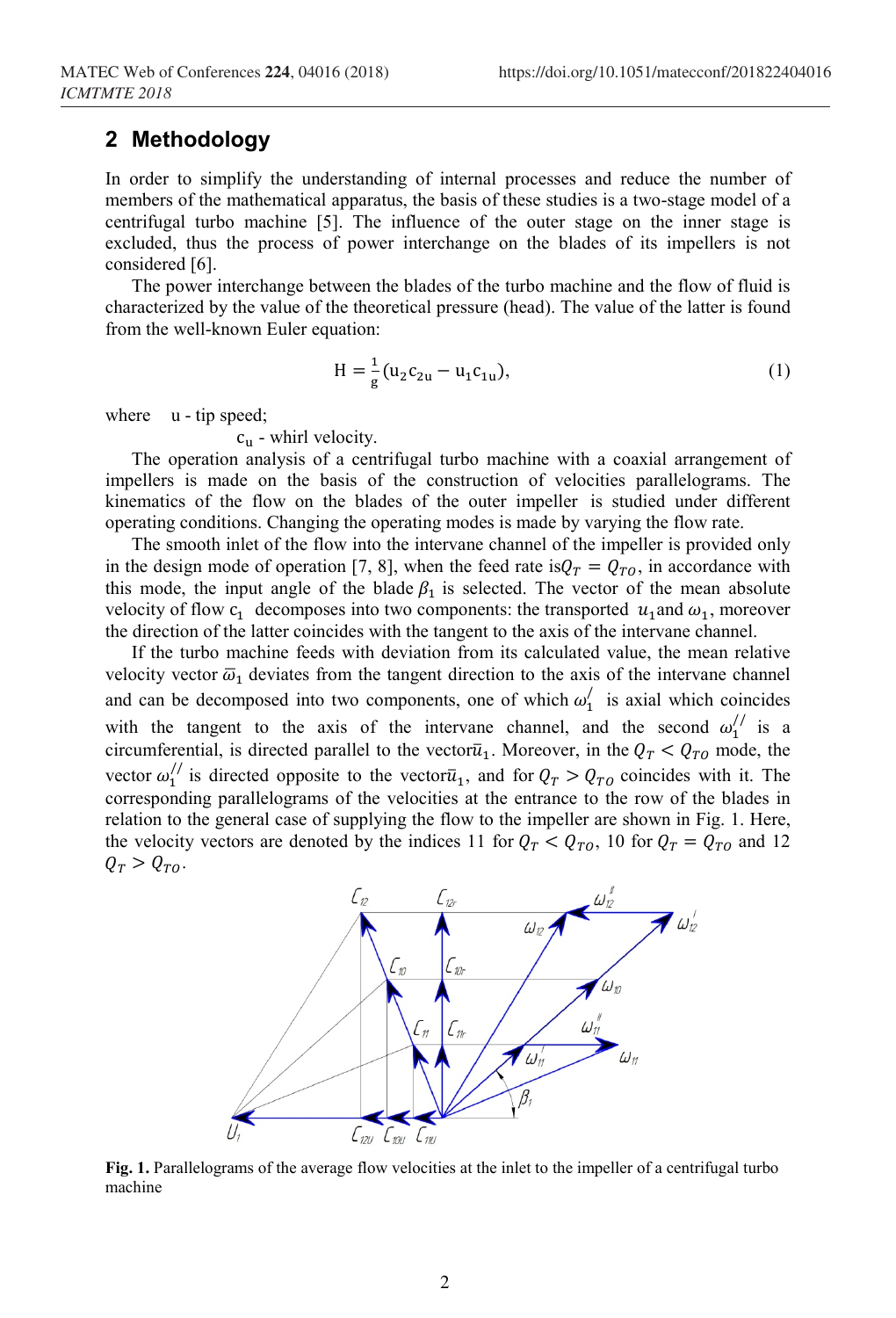The circumferential component of the relative flow velocity of the fluid flow as it moves along the intervane channel gradually decreases, and at a certain length it can become equal to zero. Thus, the relations between  $\omega'_1$  and  $\omega''_1$  can be represented by the dependence:

$$
\omega_1^{//} = m\omega_1',\tag{2}
$$

where  $0 \lt m \lt 1$  is the transparency coefficient of the blades row. The value m depends on the density of the blades row, which for a circular row can be represented by the ratio

$$
m = \frac{l}{t'},\tag{3}
$$

where  $l$  – blade chord length;  $t$  - the blades spacing on the average row diameter.

Based on the transparency of the rows of the centrifugal turbo machines impellers, the absolute flow velocity deviates during their operation. Parallelograms of the velocities at the exit of the impeller with a transparent blade row with an output angle  $\beta_2$  for all operating modes under consideration are shown in FIG. 2



**Fig. 2.** Parallelograms of the average flow velocities at the outlet of the centrifugal turbo machine impeller

On the basis of the vector diagrams presented in Figures 1 and 2, we represent the values of the circumferential components of the absolute flow velocities at the input  $c_{1u}$  and at the output  $c_{2u}$  of the impeller:

$$
c_{1u} = u_1 - \omega_1' \cos \beta_1 \pm \omega_1''
$$
  
\n
$$
c_{2u} = u_2 - \omega_2' \cos \beta_2 \pm \omega_2''
$$
\n(4)

Where symbol «-» corresponds to the operating mode when  $Q_T < Q_{T0}$ ; «+»  $Q_T > Q_{T0}$ .

Substituting this expression in the equation of theoretical Euler's head, taking into account the relation

 $\omega_2^{//} = m\omega_1^{//}$  we get

$$
H_T = \frac{(u_2^2 - u_1^2) - (u_2 \omega_2' \cos \beta_2 - u_1 \omega_1' \cos \beta_1) \pm \omega_1''(u_1 - mu_2)}{g}
$$
(5)

If there is no flow swirl at the input, when  $c_{1u} = 0$ , this expression reduces to the form: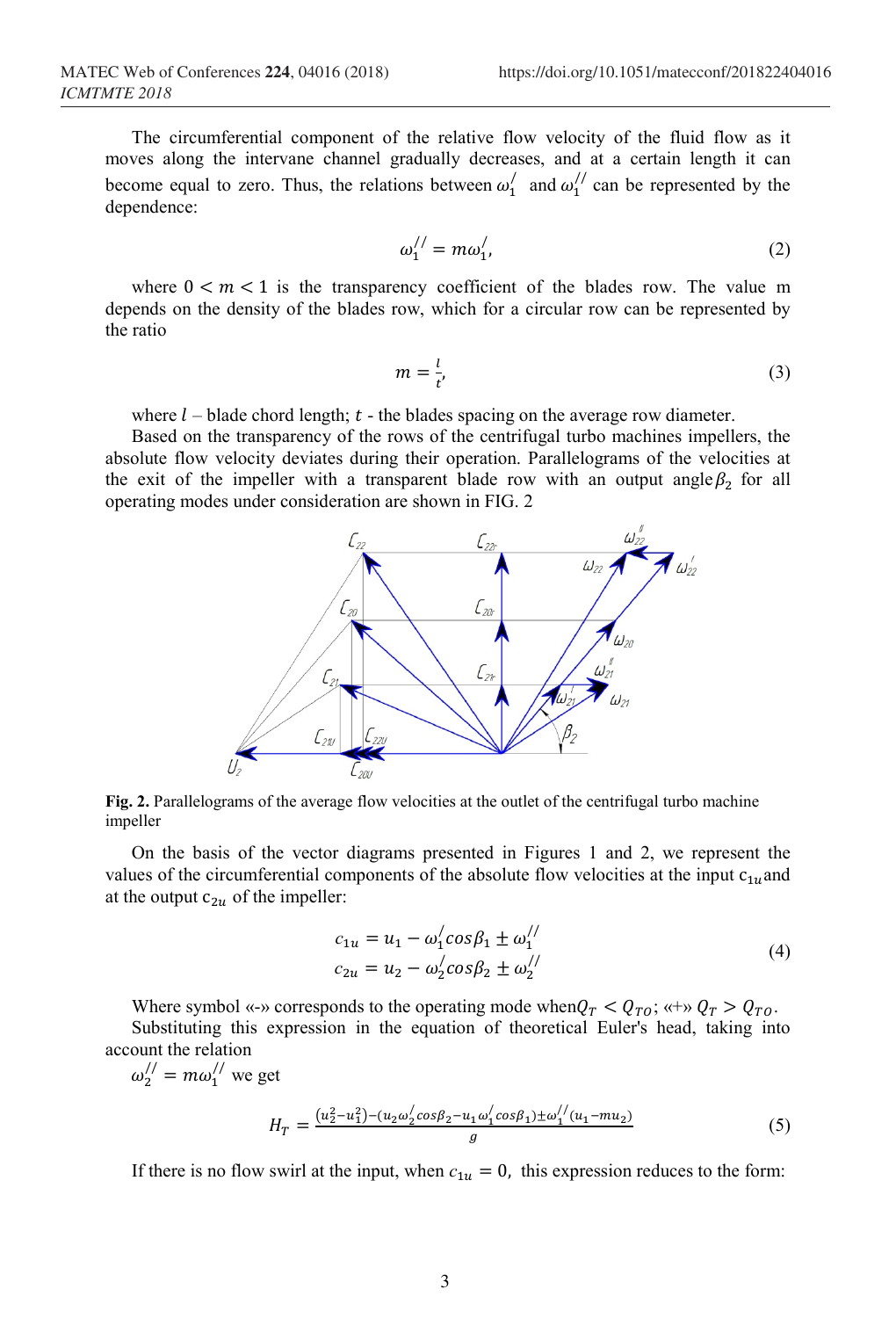$$
H_T = \frac{u_2^2 - u_2 \omega_2' \cos \beta_2 \pm u_2 m \omega_1''}{g} \tag{6}
$$

$$
\omega_1^{//} = u_1 - \omega_1^{/} \cos \beta_1 \tag{7}
$$

It's obvious that  $u_1 = u_2(\frac{b_1}{b_2})$  $\frac{1}{D_2}$ 

We introduce the radial components of the absolute flow velocities at the input  $c_{1r}$  and outlet  $c_{2r}$  of the impeller based on the ratios:

$$
c_{1r}ctg\beta_1 = \omega_1'cos\beta_1\tag{8}
$$

$$
c_{2r}ctg\beta_2 = \omega_2' \cos\beta_2 \tag{9}
$$

and express them through a theoretical presentation  $Q_T$  (without leakage)

$$
c_{1r} = \frac{q_r}{F_1 \phi_1} \tag{10}
$$

$$
c_{2r} = \frac{\varrho_T}{F_2 \phi_2} \tag{11}
$$

where  $F_1 = \pi D_1 b_1; F_2 = \pi D_2 b_2$  – outer and inner circumference of the impeller;  $D_1$  and  $D_2$  - inlet and outlet flow diameters;

 $b_1$  and  $b_2$  - the width of the intervane channels at the inlet to the lattice of the blades and the outlet;

 $\phi_1$  and  $\phi_2$  - coefficients of constraint of flow by a row of blades at the inlet and outlet.

Substituting the values obtained and expression (7) into equation (6), we obtain:

$$
H_T = \frac{u_2^2}{g} \left( 1 - m \frac{D_1}{D_2} \right) - \frac{u_2 \rho_T}{g_{F_2 \phi_2}} \left( ctg \beta_2 - m \frac{F_2 \phi_2}{F_1 \phi_1} ctg \beta_1 \right) \tag{12}
$$

The equation of the theoretical characteristic of a centrifugal turbo machine shows the change in the specific work done by the impeller when the fluid flows through it as a function of the feed amount  $Q_T$ 

The increase in the power interchange on the impeller blades becomes possible only in three cases [9]:

1) when the flow, passing through the second impeller, becomes even more twisted in the previous direction (by changing the circumferential velocity or by changing the geometric dimensions);

2) when between the first and second impellers an intermediate one is placed - a straightening device that untwists the flow in front of the inlet to the second impeller;

3) when the impellers rotate towards each other.

At the first variant, proceeding from a technical feature of centrifugal turbo machines, an increase in the impeller diameter assumes a proportional increase in the twist degree. Changing the circumferential speed of impellers rotation will contribute to a change in the proportion between the static and dynamic components in the total pressure.

The second option is the usual pattern of a fluid flow, with the corresponding energy loss values.

With the counter rotation of the impellers, the rotation of the outer impeller is taken as positive, the circumferential speed of the inner impeller is taken into account with the opposite sign, and hence the transfer of energy without twisting this flow at the outlet and without using an intermediate guide is made possible in all operating modes.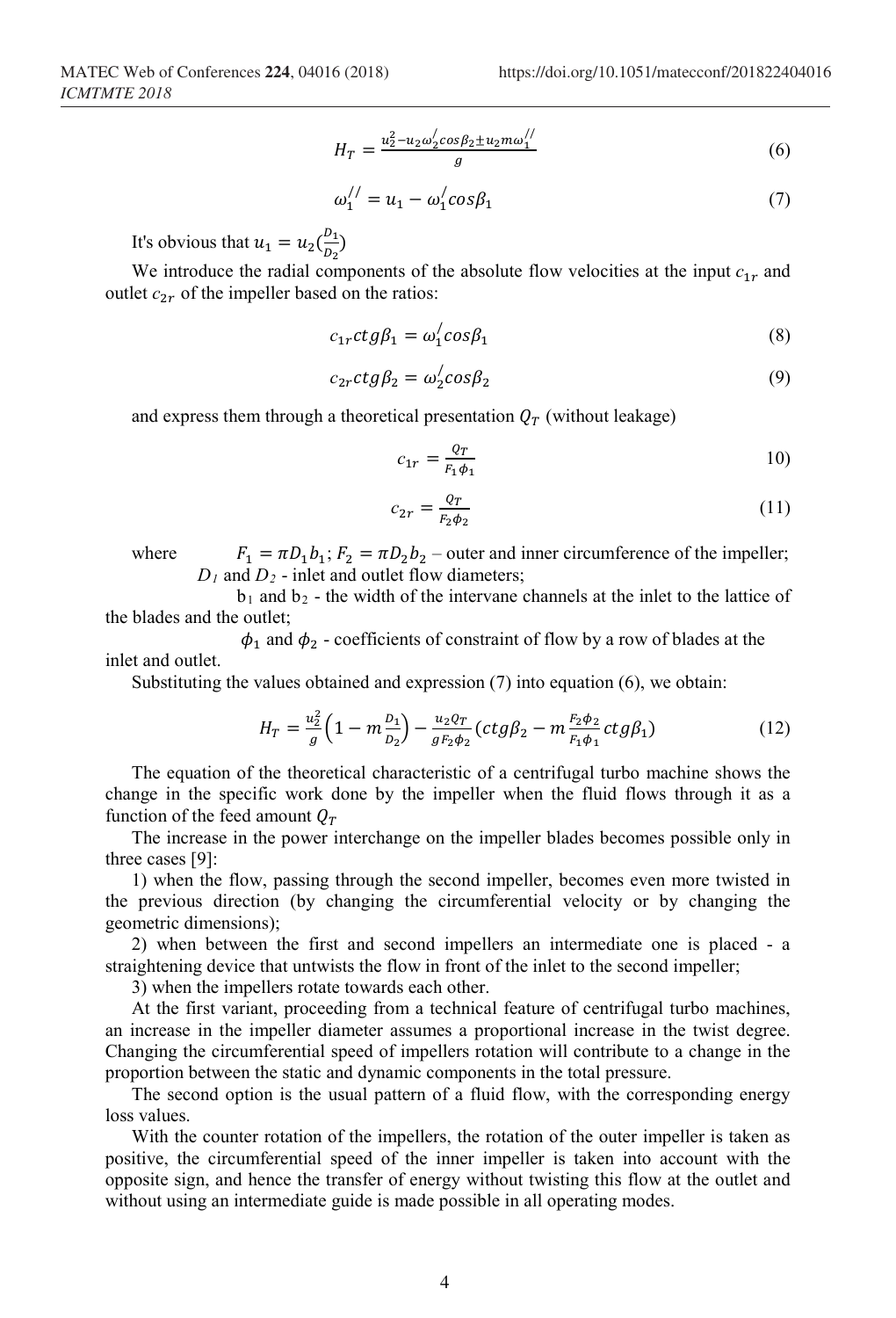$$
H_T = H_1 + H_2 = \frac{u_{12}^2}{g} \left( 1 - m \frac{D_{11}}{D_{12}} \right) - \frac{u_{12}Q_{T1}}{g_{12}\phi_{12}} \left( ctg\beta_{12} - m \frac{F_{12}\phi_{12}}{F_{11}\phi_{11}} ctg\beta_{11} \right) + \frac{u_{22}^2}{g} \left( 1 - m \frac{D_{21}}{D_{22}} \right) - \frac{u_{21}Q_{T2}}{g_{12}\phi_{22}} \left( ctg\beta_{22} - m \frac{F_{22}\phi_{22}}{F_{21}\phi_{21}} ctg\beta_{21} \right)
$$
(13)

The main purpose of this work is to enhance the energy efficiency of the centrifugal turbo machinery, by eliminating the fixed elements of turbo machinery, namely systems and straightening apparatus, and corresponding values of hydraulic losses. Consequently, the use of the second method is eliminated. The first and the third methods are subject to further investigation.

The centrifugal turbomachine with a coaxial arrangement of the impellers, there is a failure on their use; therefore, the flow of fluid to the outer impeller blade comes with a high value of the relative velocity.

Starting from equation (12), the value of the pressure developed by a turbomachine will be determined by the efficiency of the energy increment on the blades of the outer impeller, which in its turn depends on the operating conditions of the impellers and the values of their geometric parameters.

Geometric parameters:

- density of the blade row (number of blades);

- ratio of input and output impeller diameters (D2 / D1) and (D4 / D3);

- values of input and output angles of inclination of blades of impellers;
- width of impellers.

Mode parameters:

- rotational speed of impeller;

- the relative direction of rotation.

The number of variants of a centrifugal turbomachine with a coaxial arrangement of impellers can be an infinite number. The choice of the optimal dimensions of the flow part can only be done by comparing the required number of alternatives. However, it should be noted that the determining parameter for their selection is the condition for achieving the maximum efficiency.

The constructed theoretical characteristics (according to equation 12) for a centrifugal fan VC4-75-1.52 are shown in Fig. 3.





The presented graph demonstrates the influence of geometric parameters on the pressure developed by the turbomachine, the greatest influence is made by the circumferential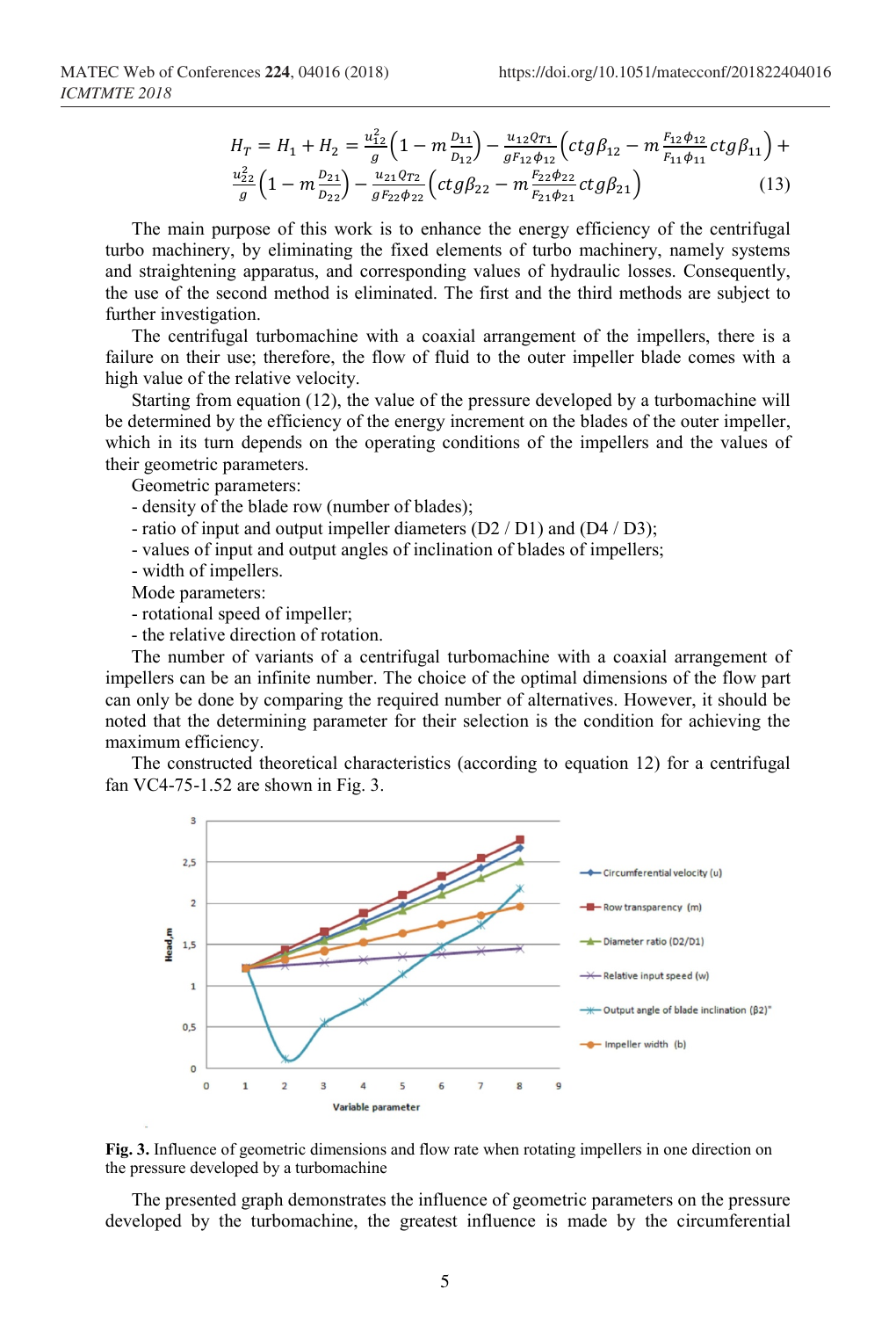velocity, the transparency of the row (the number of blades), the ratio of the diameters (due to the geometric feature of centrifugal turbo machines and the corresponding increase in the circumferential velocity diameter). The effect of the output angle is non-linear because of the large run-up in magnitudes. The magnitude of this takeoff is dictated by the need to take into consideration all possible angles of the blades inclination.

The effect of counter rotation is shown in FIG. 4. In this case, the influence of geometric parameters is evaluated separately for two versions [10]:



**Fig. 4.** Influence of geometric dimensions and flow rate when rotating impellers in opposite directions on the pressure developed by a turbomachine

## **3 Conclusions**

Based on the presented graphs, it is obvious that irrespective of the operating mode, the influence of the circumferential velocity, the ratio of the input and output diameters and the width of the impeller on the magnitude of the pressure developed by the turbomachine are unchanged. While the influence of the blade rows density with the counter rotation of the impellers decreases.

To assess the power efficiency of the effect of each geometric parameter on the pressure developed by the turbomachine, it will be necessary to analyze the internal hydrodynamic losses in the impeller.

### **References**

- 1. I.E. Lobanov, Bull. of NMSTU. 1 (2016)
- 2. V.N. Makarov, S.A. Gorbunov, T.A. Kornilova, Min. J. 6 (2013)
- 3. Yu.B. Galerkin, A.F. Rekstin, K.V. Soldatov et al, Compr. Eng. and pneum. 7 (2015)
- 4. S.G. Chernyy, D.V. Chirkov, V.N. Lapin, Numerical modelling of flows in turbomachines (Science, Novosibirsk, (2006)
- 5. M.A. Kol'ga, K.N. Vdovin, A.D. Kol'ga, Patent of the RF No. 77917. A centrifugal machine for transporting a fluid. - 2008121557/22, publ. 27.05.2008.